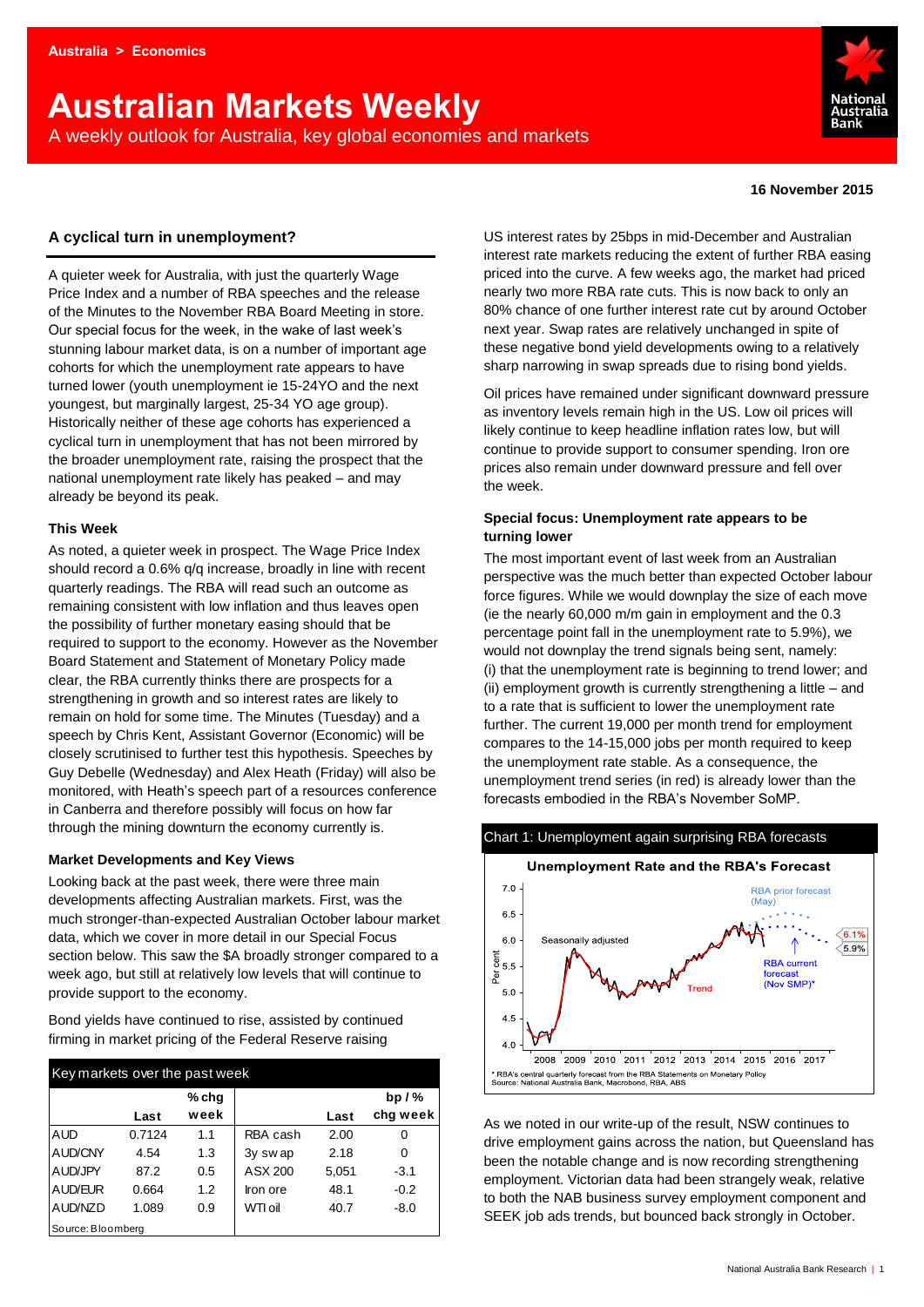These trends are important for national employment and unemployment trends given we are talking about the three largest states in Australia, together accounting for over three quarters of total employment. In contrast, WA is just over 11% of total employment.

The trend for the unemployment rate in a number of important age cohorts has also been signalling a possible turn in the national unemployment rate. As charts 2, 3 and 4 below report:

- The unemployment rate for the largest (admittedly only just the largest) 25-34YO age cohort has now been improving for some time (the trend for this cohort has been signalled by the slow improving trend for SEEK job advertisements). Importantly, we note, the trend for this cohort (which accounts for 23% of total employment), broadly maps the overall trend for the overall unemployment rate across time; and
- The unemployment rate for youths (the 15-24 YO age cohort) has also turned relatively sharply in recent months. Unfortunately it is a fact of life that youth unemployment tends to show greatest weakness in periods of weak economic growth or recession. The corollary of this statement however is that an improvement in youth unemployment is good news as it suggests better trends for the national economy. Like the 25-34YO age cohort, turning points in the youth unemployment rate have also mirrored turning points for the national unemployment rate historically.

Our conclusion therefore is that the trend for the unemployment rate is currently very encouraging, even if the latest figures likely overstate the pace and degree of current improvement. The trends support NAB's contention that the non-mining economy is doing better than perceived and more than outweighing the drag from weaker mining investment. NAB retains its forecast that Australian cash rates are likely to remain unchanged at 2% for an extended period, before beginning to rise.

[ivan.colhoun@nab.com.au](mailto:ivan.colhoun@nab.com.au)







Chart 4: Youth unemployment rate turns sharply lower

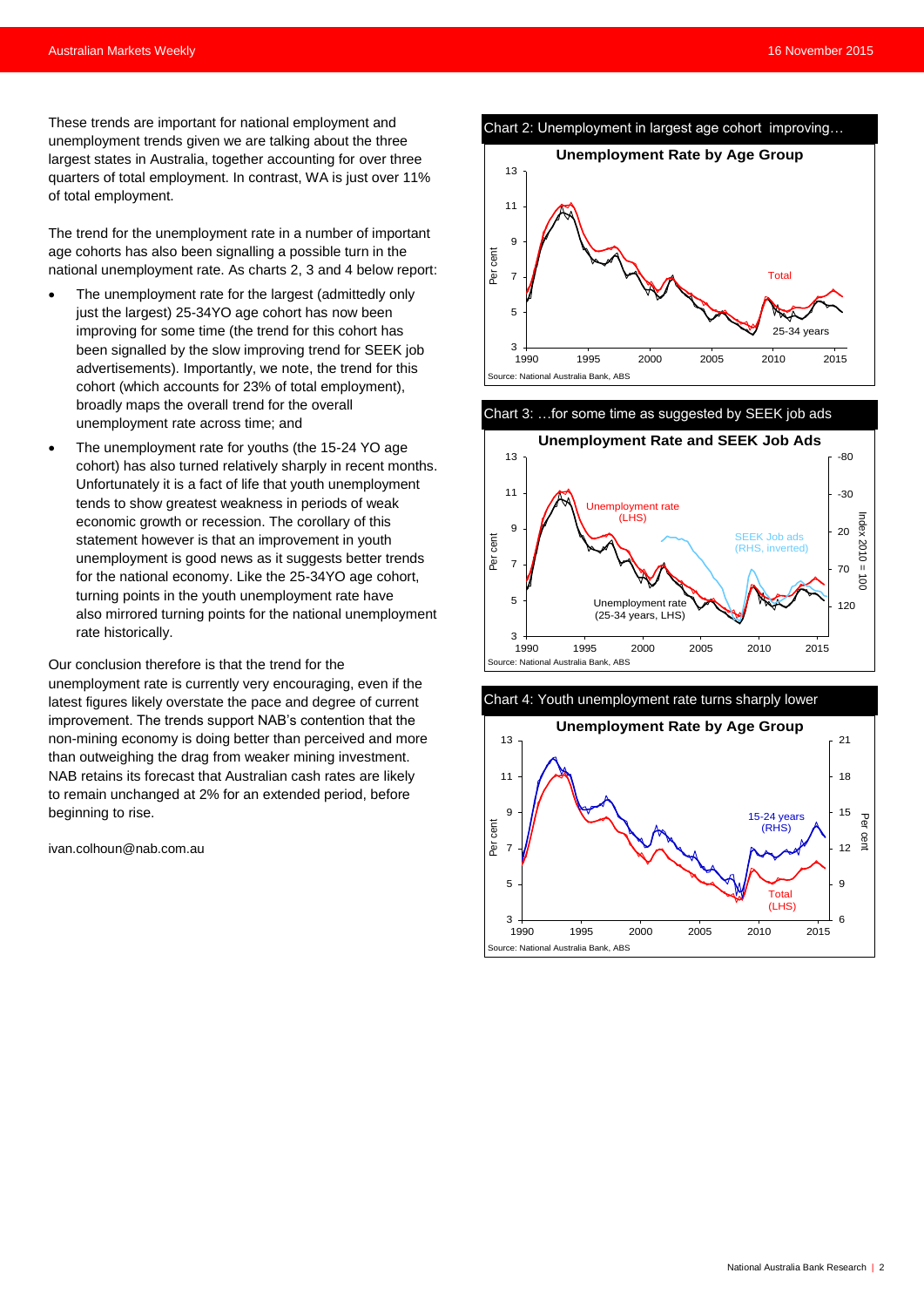|                 | <b>Calendar of Economic Releases</b>                                                          |                  |                 |                 |        |                      |                |                |
|-----------------|-----------------------------------------------------------------------------------------------|------------------|-----------------|-----------------|--------|----------------------|----------------|----------------|
|                 | <b>Country Economic Indicator</b>                                                             | Period           | Forecast        | Consensus       | Actual | <b>Previous</b>      | <b>GMT</b>     | <b>AEDT</b>    |
|                 | Monday, 16 November 2015                                                                      |                  |                 |                 |        |                      |                |                |
| NZ              | Performance Services Index                                                                    | Oct<br>3Q        |                 | 1.4             |        | 59.3                 | 21.30          | 8.30           |
| NZ<br>JN        | Retail Sales Ex Inflation QoQ<br>GDP SA QoQ                                                   | 3Q P             | 1.4             | $-0.1$          |        | 0.1<br>$-0.3$        | 21.45<br>23.50 | 8.45<br>10.50  |
| AU              | New Motor Vehicle Sales MoM/YoY                                                               | Oct              |                 | $\prime$        |        | 5.5/7.7              | 0.30           | 11.30          |
| EС              | ECB's Vitor Constancio Speaks at Euro Finance Week                                            |                  |                 |                 |        |                      | 8.30           | 19.30          |
| EC              | CPI MoM/YoY                                                                                   | Oct              |                 | 0.1/0           |        | $0.2/-0.1$           | 10.00          | 21.00          |
| EC.             | <b>ECB President Draghi Speaks in Madrid</b>                                                  |                  |                 |                 |        |                      | 10.15          | 21.15          |
| CA<br>US        | Manufacturing Sales MoM<br><b>Empire Manufacturing</b>                                        | Sep<br>Nov       |                 | 0.2<br>$-6.35$  |        | $-0.2$<br>$-11.36$   | 13.30<br>13.30 | 0.30<br>0.30   |
| СA              | Int'l Securities Transactions                                                                 | Sep              |                 |                 |        | 3.11                 | 13.30          | 0.30           |
| CA              | Existing Home Sales MoM                                                                       | Oct              |                 |                 |        | $-2.1$               | 14.00          | 1.00           |
| EС              | ECB Executive Board Member Coeure Speaks in Paris                                             |                  |                 |                 |        |                      | 16.00          | 3.00           |
| EС              | ECB's Nowotny in panel on Greece                                                              |                  |                 |                 |        |                      | 17.15          | 4.15           |
|                 | Tuesday, 17 November 2015                                                                     |                  |                 |                 |        |                      |                |                |
| <b>AU</b><br>AU | <b>RBA's Christopher Kent speaking</b><br>ANZ Roy Morgan Weekly Consumer Confidence Index     | Nov-15           |                 |                 |        | 116.6                | 21.30<br>22.30 | 8.30<br>9.30   |
| AU              | <b>RBA Nov. Meeting Minutes</b>                                                               |                  |                 |                 |        |                      | 0.30           | 11.30          |
| NZ              | 2Yr Inflation Expectation                                                                     | 4Q               |                 |                 |        | 1.94                 | 2.00           | 13.00          |
| EC              | ECB's Sabine Lautenschlaeger Speaks at Euro Finance                                           |                  |                 |                 |        |                      | 8.30           | 19.30          |
| UK              | CPI MoM/YoY                                                                                   | Oct              |                 | $0.1/-0.1$      |        | $-0.1/-0.1$          | 9.30           | 20.30          |
| UK              | PPI Output Core NSA MoM/YoY                                                                   | Oct              |                 | 0/0.4           |        | 0.1/0.2              | 9.30           | 20.30          |
| UK<br>GE        | ONS House Price YoY<br><b>ZEW Survey Current Situation</b>                                    | Sep<br>Nov       |                 | 5.4<br>55.2     |        | 5.2<br>55.2          | 9.30<br>10.00  | 20.30<br>21.00 |
| US              | CPI MoM/YoY                                                                                   | Oct              |                 | 0.2/0.1         |        | $-0.2/0$             | 13.30          | 0.30           |
| EС              | Bundesbank's Andreas Dombret Speaks at Euro Finance                                           |                  |                 |                 |        |                      | 14.15          | 1.15           |
| US              | Industrial Production MoM                                                                     | Oct              |                 | 0.1             |        | $-0.2$               | 14.15          | 1.15           |
| US              | NAHB Housing Market Index                                                                     | Nov              |                 | 64              |        | 64                   | 15.00          | 2.00           |
| <b>NZ</b>       | Dairy auction, early AM NZT                                                                   |                  |                 | $-10/-15$       |        | $-7.4$               |                |                |
| US<br>US        | Fed's Powell speaks on central clearing<br>Fed's Tarullo speaks on shadow banking             |                  |                 |                 |        |                      | 20.15<br>20.30 | 7.15<br>7.30   |
|                 | Wednesday, 18 November 2015                                                                   |                  |                 |                 |        |                      |                |                |
| US              | Net Long-term TIC Flows                                                                       | Sep              |                 |                 |        | 20.4                 | 21.00          | 8.00           |
| <b>AU</b>       | RBA's Debelle Speaks at Bloomberg Summit in Sydney                                            |                  |                 |                 |        |                      | 22.10          | 9.10           |
| AU              | Conf. Board Leading Index MoM                                                                 | Sep              |                 |                 |        |                      | 23.00          | 10.00          |
| AU              | Westpac Leading Index MoM                                                                     | Oct              |                 |                 |        | 0.1                  | 23.30          | 10.30          |
| AU<br>AU        | Wage Price Index QoQ/YoY                                                                      | 3Q<br>3Q         | 0.6/2.3         | 0.6/2.3         |        | 0.6/2.3              | 0.30<br>0.30   | 11.30<br>11.30 |
| AU              | <b>NAB Commercial Property Survey</b><br>NAB Online Retail sales (supplementary detail)       | Sep              |                 |                 |        |                      | 0.30           | 11.30          |
| CН              | <b>Property Prices</b>                                                                        | Oct              |                 |                 |        |                      | 1.30           | 12.30          |
| EС              | ECB's Yves Mersch Speaks at Euro Finance Week                                                 |                  |                 |                 |        |                      | 8.00           | 19.00          |
| UK              | BoE's Broadbent speaks on outlook for Britian's recovery                                      |                  |                 |                 |        |                      | 9.00           | 20.00          |
| US              | Fed's Lockhart speaks in New York                                                             |                  |                 |                 |        |                      | 13.00          | 0.00           |
| US<br>US        | Feds Dudley, Mester and Lockhart on payments system                                           | Oct              |                 | 1160/-3.8       |        | 1206/6.5             | 13.00          | 0.00           |
| US              | Housing Starts, #/MoM<br>Fed's Kaplan discusses economic conditions and policy in Houston     |                  |                 |                 |        |                      | 13.30<br>17.00 | 0.30<br>4.00   |
| EC              | ECB Executive Board Member Lautenschlaeger Speaks in Frankfurt                                |                  |                 |                 |        |                      | 18.30          | 5.30           |
| <b>US</b>       | U.S. Fed Releases Minutes from Oct. 27-28 FOMC Meeting                                        |                  |                 |                 |        |                      | 19.00          | 6.00           |
|                 | Thursday, 19 November 2015                                                                    |                  |                 |                 |        |                      |                |                |
| NZ              | ANZ Job Advertisements MoM                                                                    | Oct              |                 |                 |        | 2.1                  | 21.00          | 8.00           |
| NZ<br>JN        | PPI Input QoQ<br><b>Trade Balance Adjusted</b>                                                | 3Q<br>Oct        |                 | $-377.4$        |        | $-0.3$<br>$-355.662$ | 21.45<br>23.50 | 8.45<br>10.50  |
| AU              | <b>RBA FX Transactions Market</b>                                                             | Oct              |                 |                 |        | 712                  | 0.30           | 11.30          |
| CН              | <b>MNI Business Indicator</b>                                                                 | Nov              |                 |                 |        |                      | 1.30           | 12.30          |
| JN              | BOJ Annual Rise in Monetary Base/Policy statement                                             | <b>Nov-19</b>    |                 |                 |        | 80                   | 3.00           | 14.00          |
| JN              | All Industry Activity Index MoM                                                               | Sep              |                 | 0.2             |        | $-0.2$               | 4.30           | 15.30          |
| EC              | ECB's Coeure Speaks in Frankfurt                                                              |                  |                 |                 |        |                      | 8.00           | 19.00          |
| EС<br>EC        | ECB's Peter Praet Speaks at Europe Finance Week<br>ECB account of the monetary policy meeting |                  |                 |                 |        |                      | 8.30<br>12.30  | 19.30<br>23.30 |
| EC              | <b>ECB Current Account SA</b>                                                                 | Sep              |                 |                 |        | 17.7                 | 9.00           | 20.00          |
| UK              | Retail Sales Ex Auto Fuel MoM/YoY                                                             | Oct              |                 | $-0.6/3.9$      |        | 1.7/5.9              | 9.30           | 20.30          |
| UK              | <b>CBI Trends Total Orders</b>                                                                | Nov              |                 | $-10$           |        | $-18$                | 11.00          | 22.00          |
| EС              | ECB account of the monetary policy meeting                                                    |                  |                 |                 |        |                      | 12.30          | 23.30          |
| CA              | Wholesale Trade Sales MoM                                                                     | Sep              |                 | 0.2             |        | $-0.1$               | 13.30          | 0.30           |
| US              | Initial Jobless Claims                                                                        | Nov-14           |                 | 270             |        | 276                  | 13.30          | 0.30           |
| US<br>US        | Philadelphia Fed Business Outlook<br>Leading Index                                            | Nov<br>Oct       |                 | $-0.75$<br>0.5  |        | $-4.5$<br>$-0.2$     | 13.30<br>15.00 | 0.30<br>2.00   |
| US              | Fed's Lockhart Speaks on U.S. Economy in Atlanta                                              |                  |                 |                 |        |                      | 17.30          | 4.30           |
| US              | Fed's Fischer remarks on Emerging Asia                                                        |                  |                 |                 |        |                      | 21.45          | 8.45           |
| Friday,         | 20 November 2015                                                                              |                  |                 |                 |        |                      |                |                |
| AU              | RBA's Heath speaks at Resource and Energy Workshop in Canberra                                |                  |                 |                 |        |                      | 22.40          | 9.40           |
| ΝZ              | Credit Card Spending MoM/YoY                                                                  | Oct              |                 |                 |        | $-1.9/7.3$           | 2.00           | 13.00          |
| JN<br>EС        | BoJ Governor Kuroda speaks in Tokyo<br>ECB's Mario Draghi Speaks at Euro Finance Week         |                  |                 |                 |        |                      | 7.00<br>8.00   | 18.00<br>19.00 |
| EС              | ECB's Coeure Speaks in Frankfurt                                                              |                  |                 |                 |        |                      | 8.15           | 19.15          |
| UK              | PSNB ex Banking Groups                                                                        | Oct              |                 | 6               |        | 9.4                  | 9.30           | 20.30          |
| EC              | ECB's Praet Speaks in Frankfurt                                                               |                  |                 |                 |        |                      | 10.00          | 21.00          |
| GE              | Bundesbank's Jens Weidmann Speaks at Euro Finance Week                                        |                  |                 |                 |        |                      | 10.15          | 21.15          |
| EC              | ECB's Constancio Speaks in Frankfurt                                                          |                  |                 |                 |        |                      | 13.00          | 0.00           |
| СA<br>СA        | Retail Sales MoM<br>CPI NSA MoM/YoY                                                           | Sep<br>Oct       |                 | 0.1<br>0.1/1    |        | 0.5<br>$-0.2/1$      | 13.30<br>13.30 | 0.30<br>0.30   |
| US              | Fe'ds Bullard speaks on Economy in Arkansas                                                   |                  |                 |                 |        |                      | 14.00          | 1.00           |
| US              | Kansas City Fed Manf. Activity                                                                | Nov              |                 | $\mathbf 0$     |        | $-1$                 | 16.00          | 3.00           |
|                 | <b>Upcoming Central Bank Interest Rate Announcements</b>                                      |                  |                 |                 |        |                      |                |                |
| Japan, BoJ      |                                                                                               | 19-Nov           | $0.0\% - 0.1\%$ | $0.0\% - 0.1\%$ |        | $0.0\% - 0.1\%$      |                |                |
| Australia, RBA  |                                                                                               | 1-Dec            | 2.00%           | 2.00%           |        | 2.00%                |                |                |
| Europe ECB      |                                                                                               | 3-Dec            |                 |                 |        | 0.05%                |                |                |
| Canada, BoC     |                                                                                               | 3-Dec            |                 |                 |        | 0.50%                |                |                |
| UK BOE          | New Zealand, RBNZ                                                                             | 10-Dec           | 2.50%           | 2.50%           |        | 2.75%                |                |                |
|                 | <b>US Federal Reserve</b>                                                                     | 10-Dec<br>17-Dec |                 |                 |        | 0.50%<br>$0 - 0.25%$ |                |                |
|                 |                                                                                               |                  |                 |                 |        |                      |                |                |

**GMT: Greenwich Mean Time; AEDT: Australian Eastern Daylight Saving Time**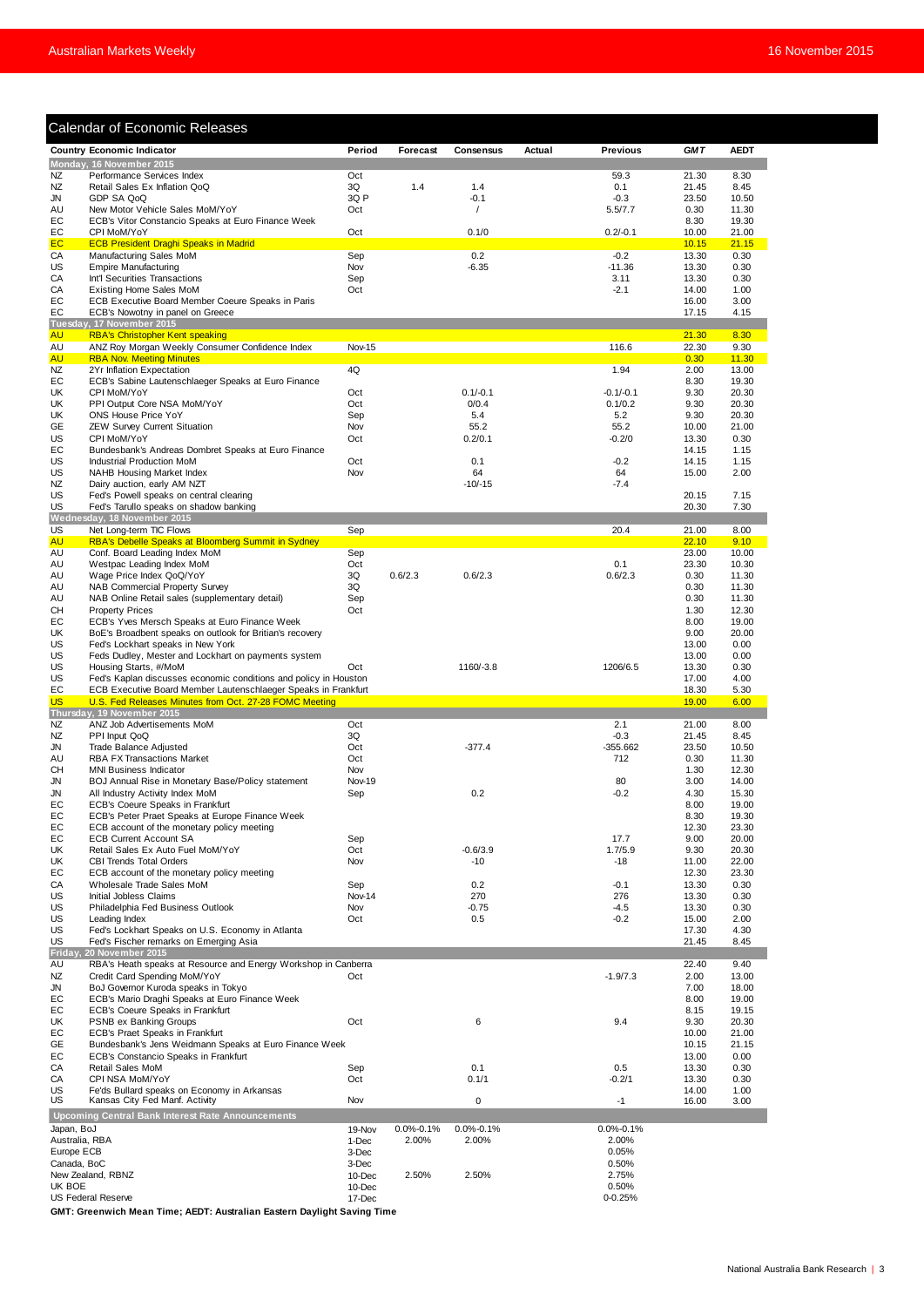# Forecasts

| Forecasts                                                    |        |         |         |                |                |                |        |        |                |                |                |                |        |        |                |
|--------------------------------------------------------------|--------|---------|---------|----------------|----------------|----------------|--------|--------|----------------|----------------|----------------|----------------|--------|--------|----------------|
| Economic Forecasts                                           |        |         |         |                |                |                |        |        |                |                |                |                |        |        |                |
| Annual % change<br>Quarterly % change                        |        |         |         |                |                |                |        |        |                |                |                |                |        |        |                |
|                                                              |        |         |         | 2014           |                |                |        | 2015   |                |                |                | 2016           |        |        |                |
| <b>Australia Forecasts</b>                                   | 2014   | 2015    | 2016    | Q <sub>1</sub> | Q <sub>2</sub> | Q <sub>3</sub> | Q4     | Q1     | Q <sub>2</sub> | Q <sub>3</sub> | Q <sub>4</sub> | Q <sub>1</sub> | Q2     | Q3     | Q <sub>4</sub> |
| <b>Household Consumption</b>                                 | 2.4    | 2.5     | 2.4     | 0.5            | 0.6            | 0.5            | 0.8    | 0.6    | 0.5            | 0.7            | 0.6            | 0.6            | 0.6    | 0.6    | 0.7            |
| <b>Underlying Business Investment</b>                        | $-6.1$ | $-8.1$  | $-6.6$  | $-1.9$         | $-0.8$         | $-1.4$         | $-1.9$ | $-3.8$ | $-0.3$         | $-2.3$         | $-3.1$         | $-1.1$         | $-1.3$ | $-1.4$ | $-1.5$         |
| <b>Residential Construction</b>                              | 8.0    | 10.9    | 7.1     | 4.3            | 1.7            | $-1.1$         | 4.0    | 5.6    | $-1.1$         | 4.5            | 2.6            | 2.0            | 1.2    | 0.5    | $-0.5$         |
| <b>Underlying Public Spending</b>                            | 0.7    | 1.9     | 1.9     | 0.5            | $-0.2$         | $-1.4$         | 0.8    | 0.3    | 2.7            | $-0.7$         | 0.4            | 0.4            | 0.6    | 0.6    | 0.6            |
| Exports                                                      | 6.7    | 6.5     | 8.7     | 3.3            | $-0.6$         | 2.9            | 1.3    | 3.7    | $-3.3$         | 5.0            | 2.1            | 2.0            | 2.0    | 2.1    | 2.3            |
| Imports                                                      | $-1.7$ | 1.7     | 2.5     | $-2.3$         | 2.9            | $-1.3$         | $-1.8$ | 3.2    | $-0.7$         | 0.5            | 0.5            | 0.9            | 0.9    | 0.7    | 0.6            |
| Net Exports (a)                                              | 1.7    | 1.0     | 1.4     | 1.2            | $-0.7$         | 0.9            | 0.6    | 0.2    | $-0.6$         | 1.0            | 0.4            | 0.3            | 0.3    | 0.3    | 0.4            |
| Inventories (a)                                              | 0.0    | 0.0     | 0.0     | $-0.3$         | 0.7            | 0.2            | $-0.7$ | 0.5    | $-0.2$         | $-0.2$         | 0.0            | 0.2            | 0.0    | 0.0    | 0.0            |
| Domestic Demand - qtr%                                       |        |         |         | 0.4            | 0.4            | $-0.5$         | 0.6    | 0.3    | 0.8            | 0.3            | 0.2            | 0.5            | 0.4    | 0.3    | 0.3            |
| Dom Demand - ann %                                           | 1.1    | 1.4     | 1.5     | 1.3            | 1.5            | 0.6            | 1.0    | 0.9    | 1.2            | 1.9            | 1.5            | 1.7            | 1.4    | 1.4    | 1.5            |
| Real GDP - qtr %                                             |        |         |         | 0.9            | 0.6            | 0.4            | 0.5    | 0.9    | 0.2            | 0.8            | 0.6            | 0.9            | 0.7    | 0.6    | 0.8            |
| Real GDP - ann %                                             | 2.7    | 2.3     | 2.9     | 2.9            | 2.8            | 2.8            | 2.5    | 2.5    | 2.0            | 2.4            | 2.5            | 2.5            | 3.0    | 2.9    | 3.0            |
| CPI headline - qtr %                                         |        |         |         | 0.6            | 0.5            | 0.5            | 0.2    | 0.2    | 0.7            | 0.5            | 0.9            | 0.7            | 0.6    | 0.7    | 0.8            |
| CPI headline - ann %                                         | 2.5    | 1.6     | 2.9     | 2.9            | 3.0            | 2.3            | 1.7    | 1.3    | 1.5            | 1.5            | 2.2            | 2.8            | 2.8    | 3.0    | 3.0            |
| CPI underlying - gtr %                                       |        |         |         | 0.6            | 0.6            | 0.4            | 0.6    | 0.7    | 0.5            | 0.3            | 0.7            | 0.7            | 0.6    | 0.7    | 0.6            |
| CPI underlying - ann %                                       | 2.5    | 2.3     | 2.5     | 2.7            | 2.7            | 2.5            | 2.2    | 2.4    | 2.3            | 2.2            | 2.3            | 2.2            | 2.4    | 2.7    | 2.6            |
| Wages (Pvte WPI -ann %)                                      | 2.5    | 2.2     | 2.2     | 2.6            | 2.4            | 2.4            | 2.5    | 2.3    | 2.2            | 2.2            | 2.2            | 2.3            | 2.2    | 2.2    | 2.2            |
| Unemployment Rate (%)                                        | 6.0    | 6.1     | 6.1     | 5.8            | 6.0            | 6.2            | 6.1    | 6.2    | 5.9            | 6.2            | 6.0            | 6.2            | 5.9    | 6.2    | 6.0            |
| Terms of trade                                               | $-7.5$ | $-9.8$  | $-3.2$  | $-1.5$         | $-4.6$         | $-3.2$         | $-1.8$ | $-2.6$ | $-3.5$         | $-1.4$         | $-0.6$         | 0.3            | $-1.2$ | $-0.8$ | $-0.9$         |
| G&S trade balance, \$Abn                                     | $-9.4$ | $-28.7$ | $-22.1$ | 2.1            | $-4.7$         | $-3.9$         | $-2.9$ | $-4.8$ | $-9.6$         | $-7.4$         | $-6.9$         | $-5.9$         | $-6.0$ | $-5.4$ | $-4.7$         |
| % of GDP                                                     | $-0.6$ | $-1.8$  | $-1.3$  | 0.5            | $-1.2$         | $-1.0$         | $-0.7$ | $-1.2$ | $-2.4$         | $-1.8$         | $-1.7$         | $-1.4$         | $-1.4$ | $-1.3$ | $-1.1$         |
| Current Account (% GDP)                                      | $-3.0$ | $-4.0$  | $-3.6$  | $-2.4$         | $-3.6$         | $-3.3$         | $-2.9$ | $-3.3$ | $-4.7$         | $-4.1$         | $-3.9$         | $-3.7$         | $-3.7$ | $-3.5$ | $-3.4$         |
| Source: NAB Group Economics; (a) Contributions to GDP growth |        |         |         |                |                |                |        |        |                |                |                |                |        |        |                |

**Exchange Rate Forecasts** 

|                               | 16-Nov | Dec-15 | Mar-16 | <b>Jun-16</b> | Sep-16 | Dec-16 |  | Dec year                | 2013   | 2014   | 2015          | 2016          | Avge |
|-------------------------------|--------|--------|--------|---------------|--------|--------|--|-------------------------|--------|--------|---------------|---------------|------|
| <b>Majors</b>                 |        |        |        |               |        |        |  | Australia               | 0.0    | 2.7    | 2.3           | 2.9           | 3.4  |
| AUD/USD                       | 0.7103 | 0.70   | 0.68   | 0.69          | 0.70   | 0.70   |  | US                      | 2.2    | 2.4    | 2.4           | 2.5           | 2.6  |
| NZD/USD                       | 0.6527 | 0.62   | 0.60   | 0.60          | 0.61   | 0.62   |  | Eurozone                | $-0.3$ | 0.9    | 1.3           | 1.7           | 1.5  |
| USD/JPY                       | 122.38 | 121    | 122    | 123           | 124    | 125    |  | UK                      | 2.2    | 2.9    | 2.4           | 2.3           | 2.4  |
| EUR/USD                       | 1.0704 | 1.10   | 1.10   | 1.10          | 1.08   | 1.07   |  | Japan                   | 1.6    | $-0.1$ | 0.7           | 1.2           | 0.8  |
| GBP/USD                       | 1.5213 | 1.52   | 1.51   | 1.48          | 1.45   | 1.44   |  | China                   | 7.7    | 7.3    | 6.9           | 6.7           | 9.2  |
| USD/CNY                       | 6.3737 | 6.40   | 6.50   | 6.60          | 6.65   | 6.70   |  | India                   | 6.4    | 7.1    | 7.4           | 7.5           | 6.6  |
| USD/CAD                       | 1.3324 | 1.34   | 1.38   | 1.37          | 1.36   | 1.37   |  | New Zealand             | 2.3    | 3.3    | 2.2           | 1.8           | 3.0  |
|                               |        |        |        |               |        |        |  | World                   | 3.4    | 3.3    | 3.0           | 3.2           | 3.5  |
| <b>Australian Cross Rates</b> |        |        |        |               |        |        |  |                         |        |        |               |               |      |
| AUD/JPY                       | 86.9   | 85     | 83     | 85            | 87     | 88     |  | Commodity prices (\$US) |        |        |               |               |      |
| AUD/EUR                       | 0.6636 | 0.64   | 0.62   | 0.63          | 0.65   | 0.65   |  |                         | 16-Nov |        | Sep-15 Dec-15 | Jun-16 Dec-16 |      |
| AUD/GBP                       | 0.4669 | 0.46   | 0.45   | 0.47          | 0.48   | 0.49   |  | WTI oil                 | 40.89  | 46     | 49            | 54            | 58   |
| AUD/NZD                       | 1.0882 | 1.13   | 1.13   | 1.15          | 1.15   | 1.13   |  | Gold                    | 1087   | 1090   | 1050          | 990           | 970  |
| <b>AUD/CNY</b>                | 4.5272 | 4.48   | 4.42   | 4.55          | 4.66   | 4.69   |  | Iron ore                | 48     | 55     | 54            | 53            | 50   |
| AUD/CAD                       | 0.9464 | 0.94   | 0.94   | 0.95          | 0.95   | 0.96   |  | Hard cok. coal          | 112    | 88     | 90            | 94            | 99   |
| <b>AUD/CHF</b>                | 0.7158 | 0.69   | 0.66   | 0.69          | 0.71   | 0.00   |  | Thermal coal            | 62     | 68     | 68            | 62            | 62   |
|                               |        |        |        |               |        |        |  | Copper                  | 4829   | 5360   | 5330          | 5280          | 5330 |

# **Interest Rate Forecasts**

|                               | 16-Nov | <b>Dec-15</b> | Mar-16 | <b>Jun-16</b> | Sep-16 | Dec-16 |
|-------------------------------|--------|---------------|--------|---------------|--------|--------|
| <b>Aust rates</b>             |        |               |        |               |        |        |
| RBA Cash rate                 | 2.00   | 2.00          | 2.00   | 2.00          | 2.00   | 2.00   |
| 3 month bill rate             | 2.22   | 2.25          | 2.25   | 2.25          | 2.25   | 2.25   |
| 3 Year Swap Rate              | 2.18   | 2.1           | 2.3    | 2.2           | 2.3    | 2.4    |
| 10 Year Swap Rate             | 3.02   | 3.1           | 3.2    | 3.2           | 3.4    | 3.4    |
| <b>Offshore Policy Rates</b>  |        |               |        |               |        |        |
| US Fed funds                  | 0.25   | 0.50          | 0.50   | 0.75          | 1.00   | 1.25   |
| ECB refi rate                 | 0.05   | 0.05          | 0.05   | 0.05          | 0.05   | 0.05   |
| BoE repo rate                 | 0.50   | 0.50          | 0.50   | 0.50          | 0.75   | 0.75   |
| BoJ overnight call rate       | 0.10   | 0.10          | 0.10   | 0.10          | 0.10   | 0.10   |
| RBNZ OCR                      | 2.75   | 2.50          | 2.50   | 2.50          | 2.50   | 2.50   |
| China 1yr lending rate        | 4.35   | 4.35          | 4.10   | 3.85          | 3.85   | 3.85   |
| China Reserve Ratio           | 17.5   | 17.5          | 17.0   | 16.5          | 16.0   | 16.0   |
| 10 Year Benchmark Bond Yields |        |               |        |               |        |        |
| Australia                     | 2.88   | 3.1           | 3.1    | 3.3           | 3.3    | 3.4    |
| <b>United States</b>          | 2.27   | 2.5           | 2.5    | 2.8           | 2.8    | 2.8    |
| Europe/Germany                | 0.56   | 0.8           | 0.9    | 1.0           | 1.2    | 1.2    |
| UK                            | 1.98   | 2.1           | 2.2    | 2.3           | 2.4    | 2.4    |
| New Zealand                   | 3.53   | 3.4           | 3.5    | 3.6           | 3.7    | 3.7    |

Sources: NAB Global Markets Research; Bloomberg; ABS

| <b>Global GDP</b> |        |        |      |      |               |  |  |  |  |
|-------------------|--------|--------|------|------|---------------|--|--|--|--|
| Dec year          | 2013   | 2014   | 2015 | 2016 | 20 Yr<br>Avge |  |  |  |  |
| Australia         | 0.0    | 2.7    | 2.3  | 2.9  | 3.4           |  |  |  |  |
| US                | 2.2    | 2.4    | 2.4  | 2.5  | 2.6           |  |  |  |  |
| Eurozone          | $-0.3$ | 0.9    | 1.3  | 1.7  | 1.5           |  |  |  |  |
| UK                | 2.2    | 2.9    | 2.4  | 2.3  | 2.4           |  |  |  |  |
| Japan             | 1.6    | $-0.1$ | 0.7  | 1.2  | 0.8           |  |  |  |  |
| China             | 7.7    | 7.3    | 6.9  | 6.7  | 9.2           |  |  |  |  |
| India             | 6.4    | 7.1    | 7.4  | 7.5  | 6.6           |  |  |  |  |
| New Zealand       | 2.3    | 3.3    | 2.2  | 1.8  | 3.0           |  |  |  |  |
| World             | 3.4    | 3.3    | 3.0  | 3.2  | 3.5           |  |  |  |  |

| <b>Commodity prices (\$US)</b> |        |      |                             |      |      |  |  |  |  |  |
|--------------------------------|--------|------|-----------------------------|------|------|--|--|--|--|--|
|                                | 16-Nov |      | Sep-15 Dec-15 Jun-16 Dec-16 |      |      |  |  |  |  |  |
| WTI oil                        | 40.89  | 46   | 49                          | 54   | 58   |  |  |  |  |  |
| Gold                           | 1087   | 1090 | 1050                        | 990  | 970  |  |  |  |  |  |
| Iron ore                       | 48     | 55   | 54                          | 53   | 50   |  |  |  |  |  |
| Hard cok. coal                 | 112    | 88   | 90                          | 94   | 99   |  |  |  |  |  |
| Thermal coal                   | 62     | 68   | 68                          | 62   | 62   |  |  |  |  |  |
| Copper                         | 4829   | 5360 | 5330                        | 5280 | 5330 |  |  |  |  |  |
| Japan LNG                      | 8.9    | 10.1 | 10.2                        | 11.1 | 11.3 |  |  |  |  |  |